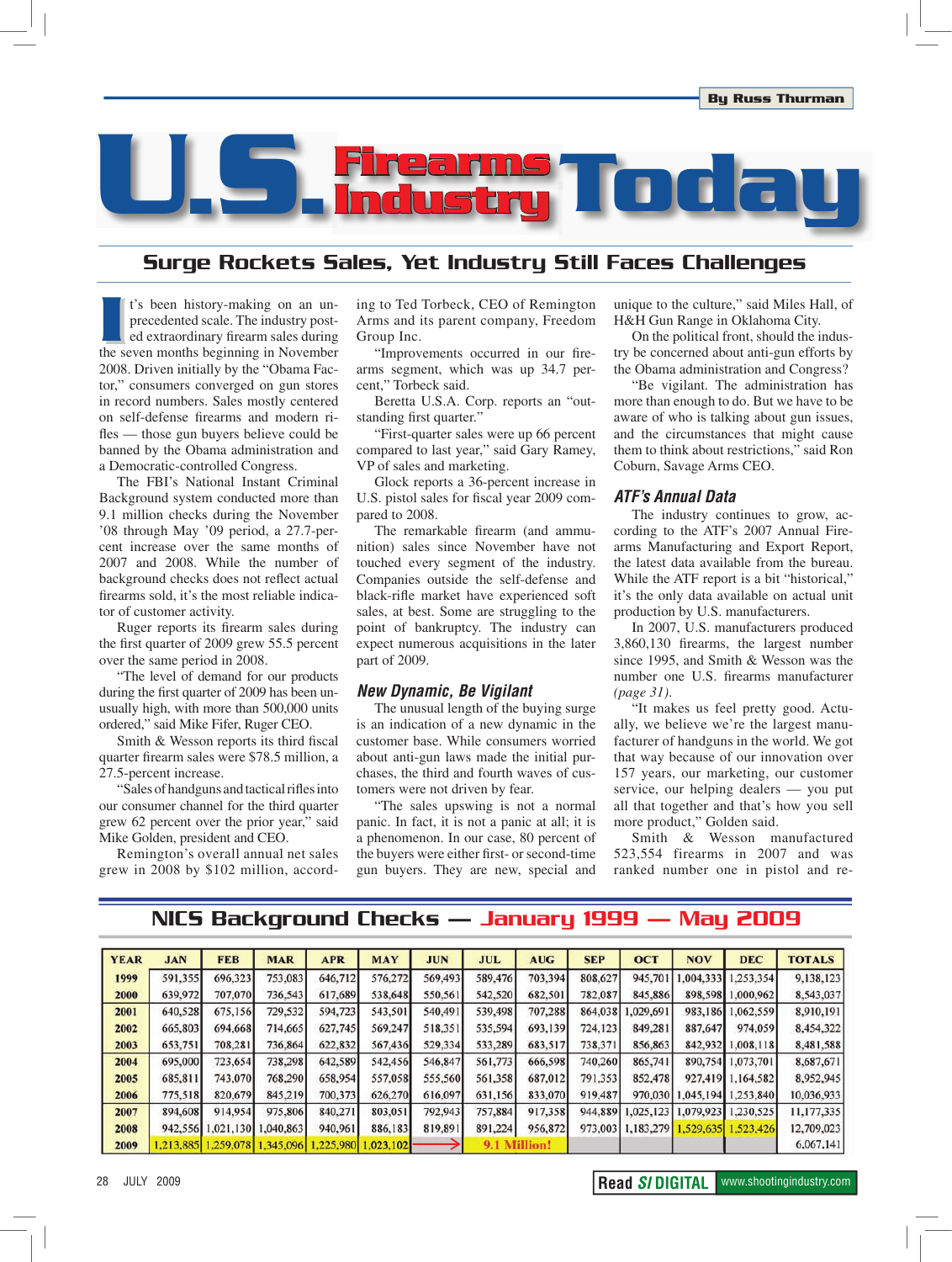volver production *(page 32)*.

In foreign trade, U.S. exports in 2007 dropped 44 percent, this after an impressive 78.6-percent increase in 2006 *(page 36)*. Smith & Wesson was the top U.S. firearms exporter with 52,599 units exported, a 50.1-percent increase over 2006.

U.S. imports increased 18 percent in 2007, but had an unusual 7.28 percent decrease in 2008 *(pages 38, 39, 40)*. Brazil continues to hold the number one importer position with 697,369 firearms imported in 2007 and 615,517 in 2008.

#### **2007 U.S. Production**

The top U.S. manufacturers in 2007 were:

- Smith & Wesson:  $523,554 (+16.24\%)$
- Remington Arms:  $521,833$  ( $-12.87\%$ )
- Ruger:  $463,996 (+11.02\%)$ .
- The top handgun manufacturers:
- Smith & Wesson:  $498,878 (+11.92\%)$
- Ruger:  $238,615$  (+10.33%)
- $\cdot$  SIG SAUER: 111,653 (+24%).
- The top rifle producers:
- Remington: 283,588 (-7%)
- Marlin: 227,855  $(+.48\%)$
- $\cdot$  Ruger: 222,902 (+13.5%).
- The top three shotgun companies:
- Mossberg:  $250,211 (+10.8\%)$
- Remington:  $238,245$  (-19%)
- H&R 1871: 73,145 (-16.18%).

In 2007, handgun production increased 15 percent, adding to a 30-percent spike in 2006.

Rifle production jumped 7.41 percent in 2007, the best showing in more than 20 years.

In shotguns, 2007 production dropped 10 percent.

#### **U.S. Exports, Imports**

The top three U.S. exporters for 2007 were:

- Smith & Wesson:  $52,599 (+50.1\%)$
- Ruger:  $27,559 (+12.21\%)$
- Marlin:  $20,672 (+4.02\%)$ .
- In 2008, the top importers were:
- $\bullet$  Brazil: 615,517 (-11.74%)
- $\cdot$  Austria: 370.356 (+6.18%)
- $\cdot$  Germany: 288,194 (-54.49%).

#### **Challenge For 2009**

The firearms industry continues to reflect tenacity and resiliency in a turbulent economic and political environment. However, there are real challenges ahead. The extraordinary buying surge has begun to subside. Will the industry face a real summer slump this year? Will there be a return to hunting firearm sales this fall? How many companies will close their doors or be acquired?

And, when will an openly anti-gun administration turn its attention to the industry?  $\circledcirc$ 

# U.S. Firearm Production 1988 — 2007



#### Total U.S. Firearms Production By Type 1988 — 2007

| Year  | Handguns   | <b>Rifles</b> | <b>Shotguns</b> | <b>Total</b> |
|-------|------------|---------------|-----------------|--------------|
| 1988  | 1,745,722  | 1,144,707     | 928,070         | 3,818,499    |
| 1989  | 2,031,425  | 1,407,317     | 935,541         | 4,374,283    |
| 1990  | 1,838,895  | 1,156,213     | 848,948         | 3,844,056    |
| 1991  | 1,838,266  | 883,482       | 828,426         | 3,550,174    |
| 1992  | 1,525,218  | 676,808       | 805,761         | 3,007,787    |
| 1993  | 2,655,478  | 1,171,872     | 1,148,939       | 4,976,289    |
| 1994  | 2,581,961  | 1,324,240     | 1,254,926       | 5,161,127    |
| 1995  | 1,722,930  | 1,440,699     | 1,176,958       | 4,340,587    |
| 1996  | 1,484,477  | 1,424,319     | 926,732         | 3,835,528    |
| 1997  | 1,406,505  | 1,281,162     | 918,759         | 3,606,426    |
| 1998  | 1,284,755  | 1,345,899     | 1,036,520       | 3,667,174    |
| 1999  | 1,331,230  | 1,569,685     | 1,106,995       | 4,007,910    |
| 2000  | 1,281,861  | 1,583,042     | 898,442         | 3,763,345    |
| 2001  | 943,213    | 1,284,554     | 679,813         | 2,907,580    |
| 2002  | 1,088,584  | 1,515,286     | 741,325         | 3,345,195    |
| 2003  | 1,121,024  | 1,430,324     | 726,078         | 3,277,426    |
| 2004  | 1,022,610  | 1,325,138     | 731,769         | 3,079,517    |
| 2005  | 1,077,630  | 1,431,372     | 709,313         | 3,218,315    |
| 2006  | 1,403,329  | 1,496,505     | 714,618         | 3,614,452    |
| 2007  | 1,607,813  | 1,607,485     | 644,832         | 3,860,130    |
| Total | 30,992,926 | 26,500,109    | 17,762,765      | 75,255,800   |

 $T$ his report, including graphs and extended charts,  $i$  **s** available on www.shootingindustry.com.

www.shootingindustry.com JULY 2009 29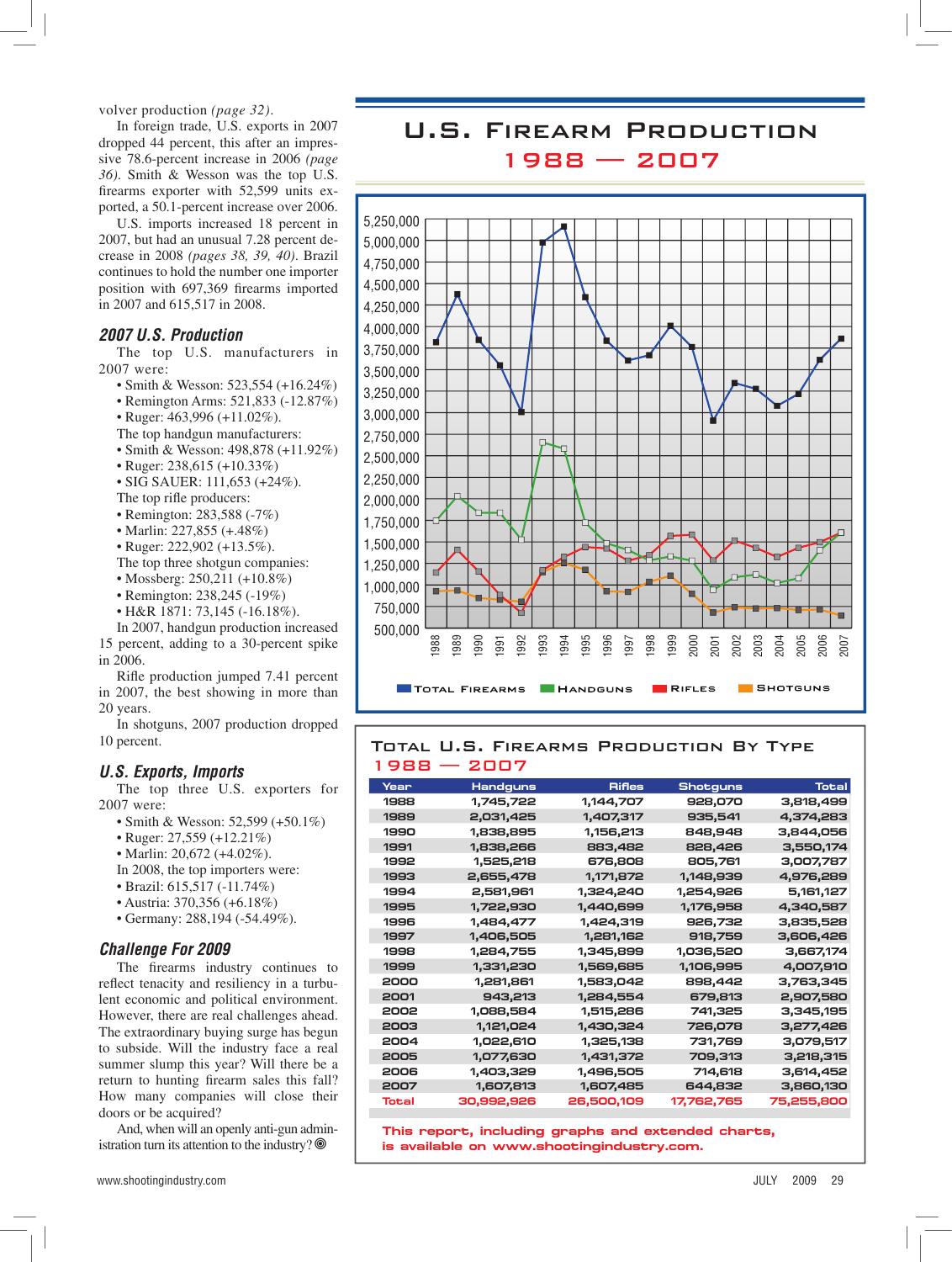| <b>Manufacturer</b>           | <b>Pistols</b> | <b>Revolvers</b> | <b>Rifles</b> | <b>Shotguns</b> | <b>Total</b> |
|-------------------------------|----------------|------------------|---------------|-----------------|--------------|
| <b>Smith &amp; Wesson</b>     | 302,623        | 196,255          | 24,676        |                 | 523,554      |
| <b>Remington Arms</b>         |                |                  | 283,588       | 238,245         | 521,833      |
| Sturm, Ruger & Co.            | 142.017        | 96,598           | 222,902       | 2.479           | 463,996      |
| O.F. Mossberg & Sons          |                |                  | 38,570        | 250,211         | 288,781      |
| <b>Marlin Firearms</b>        |                |                  | 227,855       |                 | 227,855      |
| <b>H&amp;R 1871</b>           |                |                  | 97,390        | 73,145          | 170,535      |
| <b>Savage Arms</b>            |                |                  | 131,481       | 1,110           | 132,591      |
| <b>SIG SAUER</b>              | 111.653        |                  | 8,236         |                 | 119,889      |
| <b>Kel-Tec CNC</b>            | 103,893        |                  | 7,971         |                 | 111,864      |
| <b>Beemiller</b>              | 78,090         |                  | 19,200        |                 | 97,290       |
| <b>Argus Publications</b>     |                |                  | 96,376        |                 | 96,376       |
| Beretta U.S.A.                | 87,631         |                  |               | 4,455           | 92,086       |
| <b>Maverick Arms</b>          |                |                  |               | 66,831          | 66,831       |
| Kimber Mfg.                   | 55,722         |                  | 10,400        |                 | 66,122       |
| <b>Glock</b>                  | 61,703         |                  |               |                 | 61,703       |
| <b>Bushmaster Firearms</b>    | 1.553          |                  | 59,399        |                 | 60,952       |
| <b>Thompson/Center</b>        | 9,375          |                  | 47,564        | 2,155           | 59,094       |
| <b>DPMS</b>                   |                |                  | 58.674        |                 | 58,674       |
| <b>Keystone Sporting Arms</b> | $\mathbf{z}$   |                  | 47,438        |                 | 47,440       |
| Heritage Mfg. Inc.            |                | 39,352           |               |                 | 39,352       |
| Cobra Ent. Of Utah            | 36,396         |                  |               |                 | 36,396       |
| Saeilo Inc.                   | 26,166         |                  | 7.812         |                 | 33,978       |
| Colt's Mfg.                   | 17,833         | 4.785            | 11,138        |                 | 33,756       |
| <b>North American Arms</b>    | 1,501          | 31,893           |               |                 | 33,394       |
| <b>Stag Arms</b>              |                |                  | 25,768        |                 | 25,768       |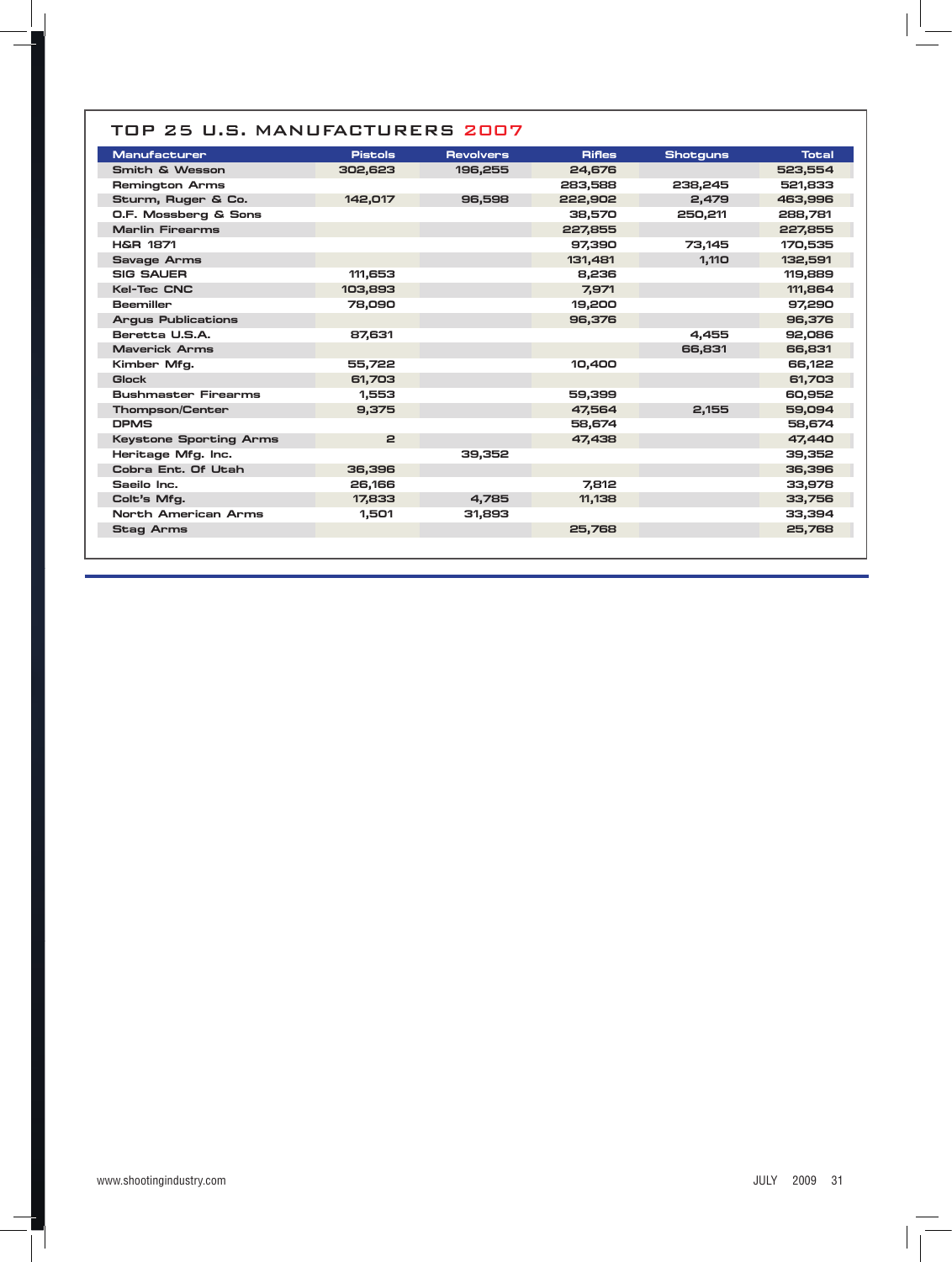|                                        |                | HANDGUN PRODUCTION BY U.S. MANUFACTURERS 2007 |              |
|----------------------------------------|----------------|-----------------------------------------------|--------------|
| <b>Manufacturer</b>                    | <b>Pistols</b> | <b>Revolvers</b>                              | <b>Total</b> |
| Smith & Wesson                         | 302,623        | 196,255                                       | 498,878      |
| Sturm, Ruger & Co.                     | 142,017        | 96,598                                        | 238,615      |
| <b>SIG SAUER</b>                       | 111,653        |                                               | 111,653      |
| <b>Kel-Tec CNC</b>                     | 103,893        |                                               | 103,893      |
| Beretta U.S.A.                         | 87,631         |                                               | 87,631       |
| <b>Beemiller</b>                       | 78,090         |                                               | 78,090       |
| <b>Glock</b>                           | 61,703         |                                               | 61,703       |
| Kimber Mfg.                            | 55,722         |                                               | 55,722       |
| Heritage Mfg. Inc.                     |                | 39,352                                        | 39,352       |
| Cobra Ent. Of Utah                     | 36,396         |                                               | 36,396       |
| <b>North American Arms</b>             | 1,501          | 31,893                                        | 33,394       |
| Saeilo Inc.                            | 26,166         |                                               | 26,166       |
| Haskell Mfg.                           | 23,400         |                                               | 23,400       |
| Colt's Mfg.                            | 17,833         | 4,785                                         | 22,618       |
| Paul Jimenez                           | 21,977         |                                               | 21,977       |
| <b>Iberia Firearms</b>                 | 19,750         |                                               | 19,750       |
| Arms Technology                        | 19,721         |                                               | 19,721       |
| FN Mfg.                                | 18,889         |                                               | 18,889       |
| <b>Charco 2000</b>                     |                | 14,294                                        | 14,294       |
| Springfield                            | 13,687         |                                               | 13,687       |
| <b>Phoenix Arms</b>                    | 11,000         |                                               | 11,000       |
| Taurus Intl.                           | 9,850          |                                               | 9,850        |
| <b>Thompson/Center</b>                 | 9,375          |                                               | 9,375        |
| U.S. Firearms Mfg. Co.                 | 630            | 7,104                                         | 7,734        |
| STI                                    | 7,157          |                                               | 7,157        |
| <b>Bond Arms</b>                       | 6,414          |                                               | 6,414        |
| <b>SCCY Industries</b>                 | 5,420          |                                               | 5,420        |
| <b>CZ-USA</b>                          | 2,374          | 20                                            | 2,394        |
| Wilson's Gun Shop                      | 2,339          |                                               | 2,339        |
| <b>Masterpiece Arms</b>                | 2,216          |                                               | 2,216        |
| Les Bear Custom                        | 1,974          |                                               | 1,974        |
| <b>Bushmaster</b>                      | 1,553          |                                               | 1,553        |
| Seecamp, L.W. Co.                      | 1,517          |                                               | 1,517        |
| Caspian Arms                           | 1,466          |                                               | 1,466        |
| <b>Tactical Solutions</b>              | 1,259          |                                               | 1,259        |
| <b>Nighthawk Custom</b>                | 1,201          |                                               | 1,201        |
| <b>Century Arms</b>                    | 1,084          |                                               | 1,084        |
| <b>Ed Brown Products</b>               | 1,065          |                                               | 1,065        |
| <b>Excel Industries</b>                | 819            |                                               | 819          |
| Magnum Research                        | 108            | 479                                           | 587          |
| <b>Olympic Arms</b>                    | 580            |                                               | 580          |
| <b>Foster Industries</b>               | 542            |                                               | 542          |
| <b>Wise Lite Arms</b>                  | 442            |                                               | 442          |
| A.P.I.                                 | 431            |                                               | 431          |
| <b>Strayer Voight</b>                  | 392            |                                               | 392          |
| <b>Freedom Arms</b>                    |                | 376                                           | 376          |
| Double Star                            | 358            |                                               | 358          |
| Excell Mfg.                            | 250            |                                               | 250          |
| <b>Rock River Arms</b>                 | 242            |                                               | 242          |
| Total                                  | 1,216,479      | 391,334                                       | 1,607,813    |
| Total includes all U.S. manufacturers. |                |                                               |              |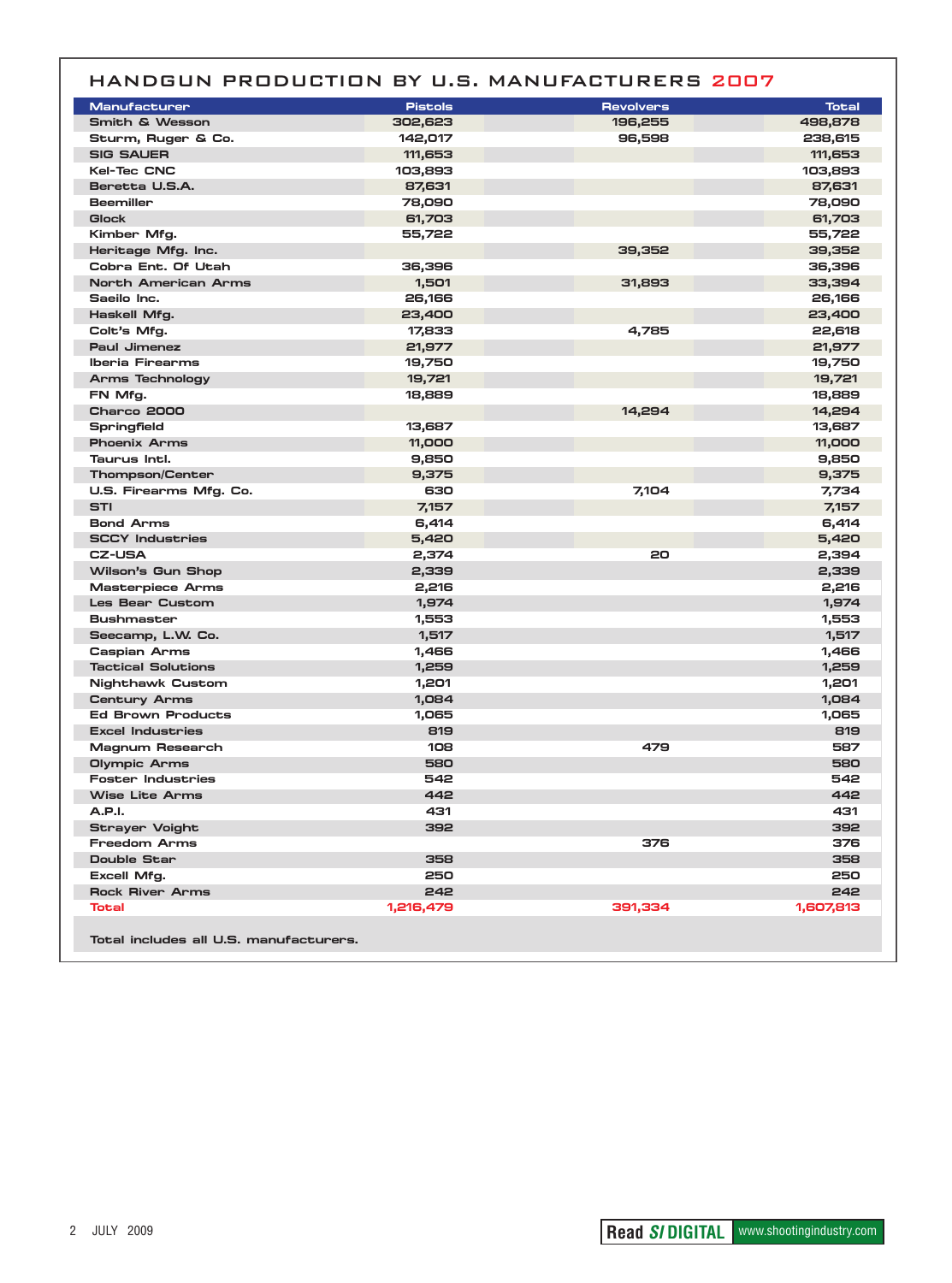## PISTOL PRODUCTION BY U.S. MANUFACTURERS 2007

| <b>Manufacturer</b>                                                | To .22  | To .25 | To .32 | To .380 | To 9mm  | To .50  | <b>Total</b> |
|--------------------------------------------------------------------|---------|--------|--------|---------|---------|---------|--------------|
| Smith & Wesson                                                     | 26,408  |        | 417    | 18,810  | 96,832  | 160,156 | 302,623      |
| Sturm, Ruger & Co.                                                 | 76,231  |        |        |         | 44,221  | 21,565  | 142,017      |
| <b>SIG SAUER</b>                                                   |         |        |        | 8,289   | 36,127  | 67,237  | 111,653      |
| <b>Kel-Tec CNC</b>                                                 | 5,339   |        | 17,761 | 49,841  | 30,952  |         | 103,893      |
| Beretta U.S.A.                                                     | 20,759  | 1,232  | 18,120 |         | 47,520  |         | 87,631       |
| <b>Beemiller</b>                                                   |         |        |        | 25,300  | 52,790  |         | 78,090       |
| <b>Glock</b>                                                       |         |        |        |         | 27,264  | 34,439  | 61,703       |
| Kimber Mfg.                                                        | 550     |        |        |         | 2,409   | 52,763  | 55,722       |
| Cobra Ent. Of Utah                                                 | 5,254   | 194    | 2,108  | 23,668  | 4,166   | 1,006   | 36,396       |
| Saeilo Inc.                                                        |         |        |        |         | 14,687  | 11,479  | 26,166       |
| Haskell Mfg.                                                       |         |        |        |         |         | 23,400  | 23,400       |
| Paul Jimenez                                                       | 4,537   | 2,088  |        | 6,552   | 8,800   |         | 21,977       |
| <b>Iberia Firearms</b>                                             |         |        |        |         |         | 19,750  | 19,750       |
| Arms Technology                                                    | 19,721  |        |        |         |         |         | 19,721       |
| FN Mfg.                                                            |         |        |        | 436     | 9,766   | 8,687   | 18,889       |
| Colt's Mfg.                                                        |         |        |        | 3,287   |         | 14,546  | 17,833       |
| <b>Springfield</b>                                                 |         |        |        |         | 4,032   | 9,655   | 13,687       |
| <b>Phoenix Arms</b>                                                | 8,768   | 2,232  |        |         |         |         | 11,000       |
| Taurus Intl.                                                       | 6,431   | 3,419  |        |         |         |         | 9,850        |
| Thompson/Center                                                    | 3,976   | 449    | 2,796  | 86      |         | 2,068   | 9,375        |
| <b>STI</b>                                                         |         |        |        |         | 1,738   | 5,419   | 7,157        |
| <b>Bond Arms</b>                                                   | 4       |        | 14     | 666     | 21      | 5,709   | 6,414        |
| <b>SCCY Industries</b>                                             |         |        |        |         | 5,420   |         | 5,420        |
| <b>CZ-USA</b>                                                      |         |        |        |         |         | 2,374   | 2,374        |
| Wilson's Gun Shop                                                  | 1       |        |        |         | 443     | 1,895   | 2,339        |
| <b>Masterpiece Arms</b>                                            |         |        |        |         | 1,508   | 708     | 2,216        |
| <b>Les Bear Custom</b>                                             |         |        |        |         | 38      | 1.936   | 1,974        |
| <b>Bushmaster</b>                                                  |         | 1,084  |        |         | 469     |         | 1,553        |
| Seecamp, L.W. Co.                                                  |         |        | 1,267  | 250     |         |         | 1,517        |
| North American Arms                                                |         | 2      | 813    | 686     |         |         | 1,501        |
| <b>Caspian Arms</b>                                                |         |        |        |         |         | 1,466   | 1,466        |
| <b>Tactical Solutions</b>                                          | 1,259   |        |        |         |         |         | 1,259        |
| <b>Nighthawk Custom</b>                                            |         |        |        |         | 34      | 1,167   | 1,201        |
| <b>Century Arms</b>                                                |         |        |        |         |         | 1,084   | 1,084        |
| <b>Ed Brown Products</b>                                           |         |        |        |         |         | 1,065   | 1,065        |
| <b>Excel Industries</b>                                            | 252     |        |        | 567     |         |         | 819          |
| U.S. Firearms Mfg. Co.                                             |         |        |        |         | 180     | 450     | 630          |
| Olympic Arms                                                       |         | 287    |        |         |         | 293     | 580          |
| <b>Foster Industries</b>                                           |         |        |        |         |         | 542     | 542          |
| <b>Wise Lite Arms</b>                                              |         |        | 389    |         | 53      |         | 442          |
| A.P.I.                                                             |         |        |        |         | 431     |         | 431          |
| <b>Total</b>                                                       | 180,216 | 11,309 | 43,905 | 138,484 | 390,380 | 452,185 | 1,216,479    |
| Total includes manufacturers that produced fewer than 431 pistols. |         |        |        |         |         |         |              |

## REVOLVER PRODUCTION BY U.S. MANUFACTURERS 2007

| <b>Manufacturer</b>             | To .22                                                              | To .32         | To .38          | To .357 | To .44 | To .50       | <b>Total</b> |  |  |
|---------------------------------|---------------------------------------------------------------------|----------------|-----------------|---------|--------|--------------|--------------|--|--|
| Smith & Wesson                  | 7,223                                                               | 1,300          | 95,051          | 55,797  | 17,799 | 19,085       | 196,255      |  |  |
| Sturm, Ruger & Co.              | 15,375                                                              | 577            | 1               | 35,745  | 20,224 | 24,676       | 96,598       |  |  |
| Heritage Mfg. Inc.              | 36,555                                                              | 200            |                 |         | 2,597  |              | 39,352       |  |  |
| North American Arms             | 31,893                                                              |                |                 |         |        |              | 31,893       |  |  |
| Charco 2000                     | 811                                                                 | 520            | 7,351           | 1,370   | 4,242  |              | 14,294       |  |  |
| U.S. Firearms Mfg.              | 60                                                                  | 710            | 1,693           |         | 1,361  | 3,279        | 7,104        |  |  |
| Colt's Mfg.                     |                                                                     | 191            | 381             | 346     | 352    | 3,515        | 4,785        |  |  |
| Magnum Research                 | 1                                                                   |                |                 |         |        | 478          | 479          |  |  |
| <b>Freedom Arms</b>             | 34                                                                  | $\overline{z}$ |                 | 43      | 100    | 192          | 376          |  |  |
| <b>AWA USA</b>                  |                                                                     |                |                 | 15      | 11     | 25           | 51           |  |  |
| Turnbull Mfg. Co.               | 1                                                                   |                |                 |         | 6      | 34           | 41           |  |  |
| <b>CZ-USA</b>                   |                                                                     |                |                 |         |        | 20           | 20           |  |  |
| <b>Appalachian Gunsmithing</b>  | з                                                                   | $\mathbf{z}$   | $\overline{a}$  | 3       | 3      | $\mathbf{1}$ | 16           |  |  |
| Duz Mfg.                        |                                                                     |                |                 |         |        | 16           | 16           |  |  |
| <b>Meggitt Training Systems</b> |                                                                     |                | 15 <sub>1</sub> |         |        |              | 15           |  |  |
| Reeder, Gary N.                 |                                                                     |                |                 |         | 13     |              | 13           |  |  |
| <b>Total</b>                    | 91,963                                                              | 3,509          | 104,498         | 93,320  | 46,719 | 51,325       | 391,334      |  |  |
|                                 | Total includes manufacturers that produced fewer than 13 revolvers. |                |                 |         |        |              |              |  |  |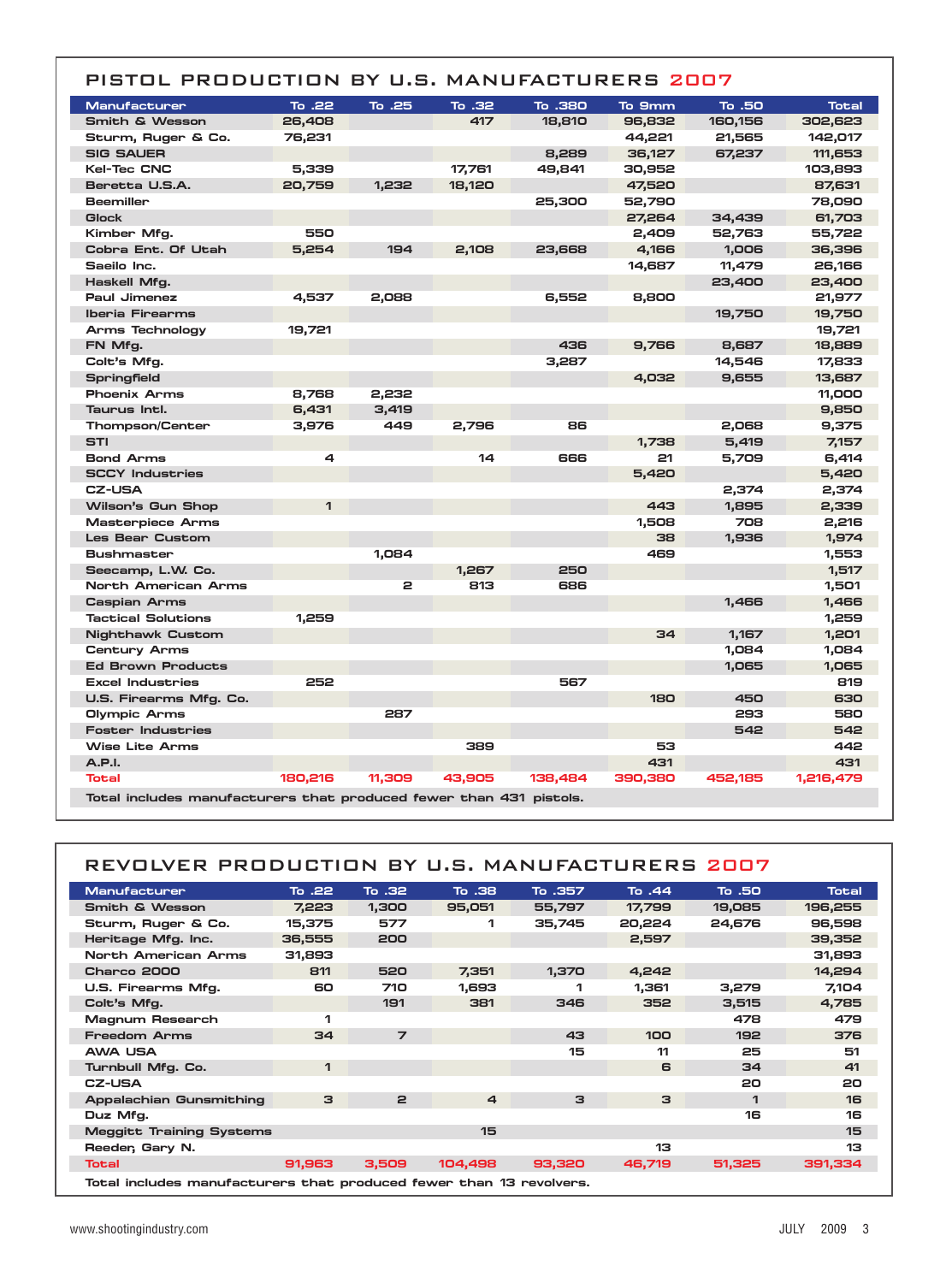## LONG-GUN PRODUCTION BY U.S. MANUFACTURERS 2007

| <b>Manufacturer</b>                               | <b>Rifles</b>  | <b>Shotguns</b> | <b>Total</b>     |
|---------------------------------------------------|----------------|-----------------|------------------|
| <b>Remington Arms</b>                             | 283,588        | 238,245         | 521,833          |
| O.F. Mossberg & Sons                              | 38,570         | 250,211         | 288,781          |
| <b>Marlin Firearms</b>                            | 227,855        |                 | 227,855          |
| Sturm, Ruger & Co.                                | 222,902        | 2,479           | 225,381          |
| <b>H&amp;R 1871</b>                               | 97,390         | 73,145          | 170,535          |
| <b>Savage Arms</b>                                | 131,481        | 1,110           | 132,591          |
| <b>Argus Publications</b><br><b>Maverick Arms</b> | 96,376         |                 | 96,376           |
| <b>Bushmaster Firearms</b>                        | 59,399         | 66,831          | 66,831<br>59,399 |
| <b>DPMS</b>                                       | 58,674         |                 | 58,674           |
| <b>Thompson/Center</b>                            | 47,564         | 2,155           | 49,719           |
| <b>Keystone Sporting Arms</b>                     | 47,438         |                 | 47,438           |
| <b>Stag Arms</b>                                  | 25,768         |                 | 25,768           |
| Smith & Wesson                                    | 24,676         |                 | 24,676           |
| <b>Century Arms</b>                               | 24,185         |                 | 24,185           |
| <b>Rock River Arms</b>                            | 22,668         |                 | 22,668           |
| Beemiller Inc.                                    | 19,200         |                 | 19,200           |
| Springfield                                       | 15,676         |                 | 15,676           |
| ArmaLite                                          | 12,693         |                 | 12,693           |
| Colt Defense LLC                                  | 11,138         |                 | 11,138           |
| Kimber Mfa.                                       | 10,400         |                 | 10,400           |
| Aero Precision                                    | 9,993          |                 | 9,993            |
| H. Galow Co.                                      | 8,997          |                 | 8,997            |
| <b>SIG SAUER</b>                                  | 8,236          |                 | 8,236            |
| <b>Kel-Tec CNC</b>                                | 7,971          |                 | 7,971            |
| Saeilo Inc.                                       | 7,812          |                 | 7,812            |
| Olympic Arms Inc.                                 | 7,594          |                 | 7,594            |
| Double Star                                       | 6,884          |                 | 6,884            |
| Atek Mfg.                                         | 6,342          |                 | 6,342            |
| Barrett Firearms Mfg.                             | 4,479          |                 | 4,479            |
| <b>Aerotek Industries</b>                         | 4,469          |                 | 4,469            |
| <b>Manufacturing Solutions</b>                    | 4,469          |                 | 4,469            |
| <b>Beretta USA</b>                                |                | 4,455           | 4,455            |
| <b>Essential Arms Co.</b>                         | 3,051          |                 | 3,051            |
| <b>Sabre Defence</b>                              | 3,027          |                 | 3,027            |
| Cooper Firearms of Montana                        | 2,972          |                 | 2,972            |
| <b>Patriot Ordnance Factory</b>                   | 2,481          |                 | 2,481            |
| CMMG Inc.                                         | 2,265          |                 | 2,265            |
| <b>PTR-91</b>                                     | 2,157          |                 | 2,157            |
| Mega Machine Shop                                 | 1,786          |                 | 1,786            |
| TG Intl.                                          | 1,778          |                 | 1,778            |
| Verney-Carron USA                                 |                | 1,721           | 1,721            |
| Connecticut Shotgun Mfg.                          | $\overline{a}$ | 1,683           | 1,687            |
| $I.O.$ Inc.<br><b>DS Arms</b>                     | 1,563          |                 | 1,563            |
| Lauer, Steven & Debra                             | 1,441<br>1,436 |                 | 1,441            |
|                                                   | 1,400          |                 | 1,436<br>1,400   |
| Arms Technology<br>Modern Muzzleloading           |                | 1,228           | 1,228            |
| High Standard Mfg.                                | 1,162          |                 | 1,162            |
| <b>H-S Precision</b>                              | 1,089          |                 | 1,089            |
| Marfione; Susan Ann                               | 1,020          |                 | 1,020            |
| Magnum Research                                   | 1,004          |                 | 1,004            |
| <b>LRB of Long Island</b>                         | 940            |                 | 940              |
| J.L.D. Enterprises                                | 935            |                 | 935              |
| ZDF Import/Export                                 | 918            |                 | 918              |
| Montana Rifle                                     | 835            |                 | 835              |
| <b>Vulcan Arms</b>                                | 784            |                 | 784              |
| Cavalry Arms Corp.                                | 770            |                 | 770              |
| Nodak Spud                                        | 726            |                 | 726              |
| Bat Machine Co.                                   | 631            |                 | 631              |
| Sun Devil Mfg.                                    | 605            |                 | 605              |
| <b>Wise Lite Arms</b>                             | 589            |                 | 589              |
| Wilson's Gun Shop                                 | 261            | 305             | 566              |
| Ohio Ordnance Works                               | 565            |                 | 565              |
| <b>Powder River Rifle</b>                         | 539            |                 | 539              |
| <b>Allied Armament</b>                            | 539            |                 | 539              |
| Dakota Arms                                       | 493            | 35              | 528              |
| Arsenal Inc.                                      | 508            |                 | 508              |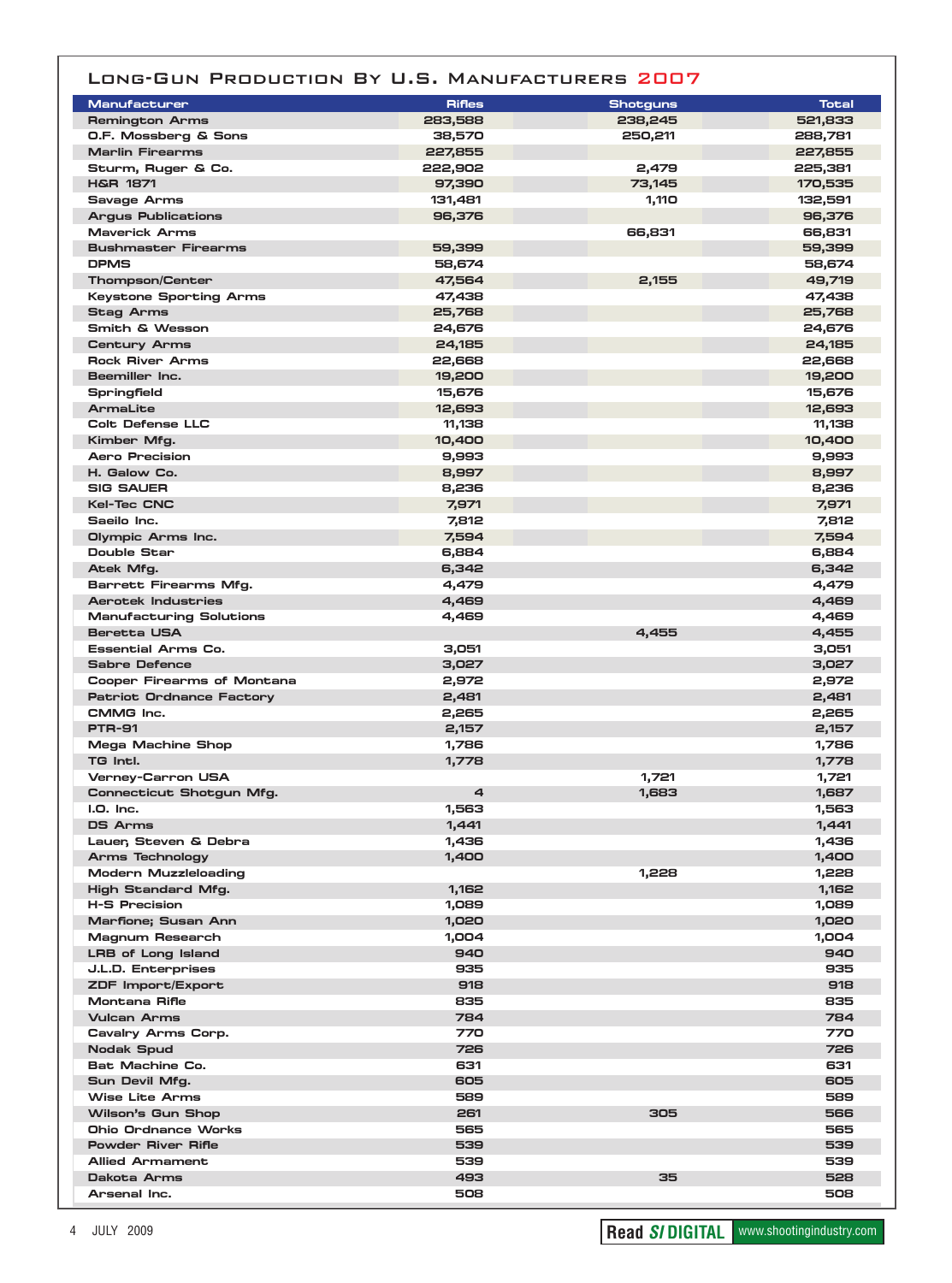#### LONG-GUN PRODUCTION BY U.S. MANUFACTURERS 2007

| Cobb Mfg.                                                           | 496       |         | 496        |
|---------------------------------------------------------------------|-----------|---------|------------|
| <b>Entreprise Arms</b>                                              | 471       |         | 471        |
| <b>Yellow Brick Enterprises</b>                                     |           | 461     | 461        |
| <b>Excel Industries</b>                                             | 524       |         | 434        |
| Kelbly's Rifle Range                                                | 397       |         | 397        |
| <b>Nosler</b>                                                       | 379       |         | 379        |
| Firearms Intl.                                                      | 355       |         | 355        |
| Brengman; Richard                                                   | 349       |         | 349        |
| Lockett; Daniel Eric                                                | 309       |         | 309        |
| Baker, Cody                                                         | 295       |         | 295        |
| Lewis Machine & Tool Co.                                            | 289       |         | 289        |
| <b>TNW Firearms</b>                                                 | 289       |         | 289        |
| <b>Space-Consystems</b>                                             | 272       |         | 272        |
| C. Sharps Arms Co.                                                  | 264       |         | 264        |
| <b>McKee</b>                                                        | 259       |         | 259        |
| <b>JP Enterprises</b>                                               | 233       |         | 233        |
| <b>Andrewski; Stanley</b>                                           | 231       |         | 231        |
| LAR Mfg.                                                            | 229       |         | 229        |
| Huffman; Derek & Friedman; Erika                                    | 213       |         | 213        |
| Alexander Industries                                                | 192       |         | 192        |
| <b>U.S. Competition Arms</b>                                        |           | 190     | <b>190</b> |
| Noveske Rifleworks                                                  | 190       |         | 190        |
| <b>Ed Brown Custom</b>                                              | 184       |         | 184        |
| <b>White; Frank</b>                                                 | 181       |         | 181        |
| JPS Mfg.                                                            | 169       |         | 169        |
| Rogers; David                                                       | 165       |         | 165        |
| <b>Bobcat Weapons</b>                                               | 144       |         | 144        |
| Jarrett Rifles                                                      | 136       |         | 136        |
| Whitson; Jon David                                                  |           | 131     | 131        |
| <b>AWI LLC</b>                                                      | 127       |         | 127        |
| Knights Mfg. Co.                                                    | 124       |         | 124        |
| Rodman; Randolph                                                    |           | 115     | 115        |
| Abrams Airborne Mfg.                                                | 111       | 1       | 112        |
| Total                                                               | 1,607,485 | 644,832 | 2,252,317  |
| Total includes manufacturers that produced fewer than 112 firearms. |           |         |            |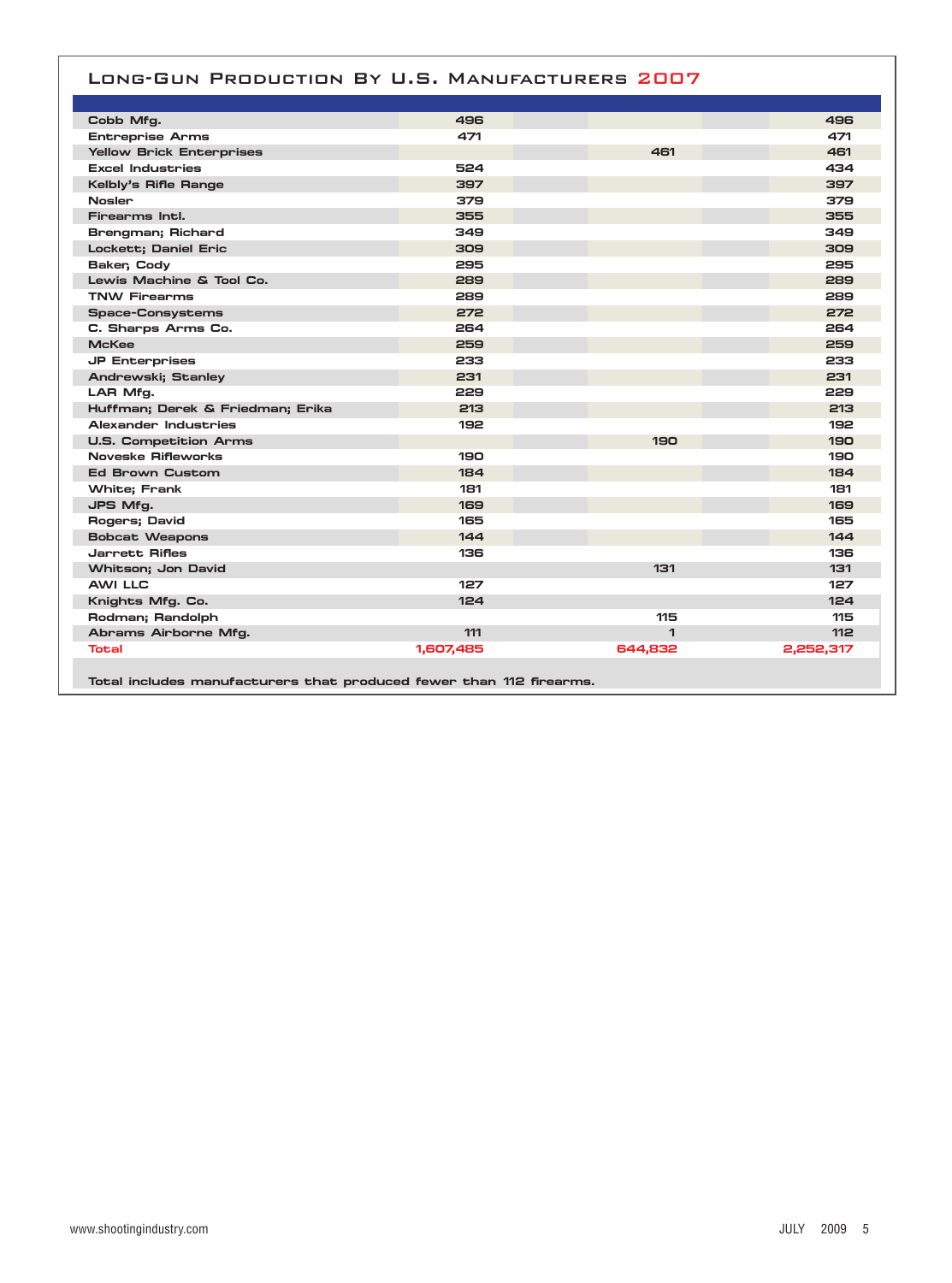# **U.S. FIREARM EXPORTS**

## PISTOLS 2007

| Manufacturer                      | <b>Exports</b>   |
|-----------------------------------|------------------|
| <b>Smith &amp; Wesson</b>         | 22,288           |
| <b>SIG SAUER</b>                  | 5,680            |
| <b>Beretta USA</b>                | 4,826            |
| STI                               | 3.419            |
| Sturm, Ruger & Co.                | 2,868            |
| Kimber Mfg.                       | 1,404            |
| <b>Springfield</b>                | 934              |
| Taurus Intl.                      | 562              |
| <b>Bushmaster Firearms</b>        | 518              |
| Ads Intl.                         | 425              |
| <b>Les Baer Custom</b>            | 399              |
| Colt's Mfg.                       | 258              |
| <b>Strayer Voight</b>             | 256              |
| <b>Thompson/Center</b>            | 246              |
| Century Intl. Arms                | 211              |
| Dillon Aero                       | 197              |
| <b>North American Arms</b>        | 132 <sub>2</sub> |
| Saeilo Inc.                       | 97               |
| Wilson's Gun Shop                 | 89               |
| <b>CZ-USA</b>                     | 66               |
| <b>Smith; Ricky</b>               | 53               |
| <b>Meggitt Training Systems</b>   | 49               |
| <b>Cubic Simulation Systems</b>   | 22               |
| <b>Nighthawk Custom</b>           | 11               |
| <b>WK II Theatrics</b>            | 4                |
| E. Arthur Brown Co.               | з                |
| <b>Heckler &amp; Koch Defense</b> | 3                |
| <b>Rock River Arms</b>            | з                |
| <b>Total Exports</b>              | 45,023           |

| REVOLVERS 2007                  |                |
|---------------------------------|----------------|
| <b>Manufacturer</b>             | <b>Exports</b> |
| <b>Smith &amp; Wesson</b>       | 30,220         |
| Sturm, Ruger & Co.              | 3,080          |
| Taurus Intl. Mfg.               | 739            |
| North American Arms             | 459            |
| Century Intl. Arms              | 51             |
| Magnum Research                 | 41             |
| Colt's Mfg.                     | 34             |
| <b>Meggitt Training Systems</b> | 13             |
| Beretta USA                     | 11             |
| Sabre Defence                   | 7              |
| Sutphin, Ronald                 | 4              |
| <b>CZ-USA</b>                   | 2              |
| <b>Lockheed Martin</b>          | $\mathbf{I}$   |
| Total Exports                   | 34.662         |

#### **RIFLES 2007**

| Manufacturer                                     | <b>Exports</b> |
|--------------------------------------------------|----------------|
| Sturm, Ruger & Co.                               | 21,611         |
| Marlin Firearms Co.                              | 20,672         |
| Weatherby                                        | 9,700          |
| <b>Savage Arms</b>                               | 5,376          |
| Legacy Sports Intl.<br><b>Araus Publications</b> | 4,757          |
| <b>H&amp;R 1871</b>                              | 4,300<br>2,082 |
| O.F. Mossberg & Sons                             | 1,645          |
| <b>SIG SAUER</b>                                 | 1,342          |
| <b>Marfione; Susan</b>                           | 1,020          |
| Kimber Mfg.                                      | 890            |
| ArmaLite                                         | 633            |
| Century Intl. Arms                               | 618            |
| Keystone Sporting Arms                           | 581            |
| <b>Colt Defense</b>                              | 503            |
| <b>Bushmaster Firearms</b><br><b>DPMS</b>        | 471<br>405     |
| Barrett Firearms Mfg.                            | 389            |
| <b>Stag Arms</b>                                 | 353            |
| <b>H-S Precision</b>                             | 298            |
| <b>Thompson/Center</b>                           | 264            |
| Beretta                                          | 251            |
| <b>McMillian Bros, Rifle</b>                     | 233            |
| <b>Cubic Simulation Systems</b>                  | 191            |
| <b>Noveske Rifleworks</b>                        | 190            |
| TDJ                                              | 153            |
| Kelbly's Rifle Range<br>Remington Arms Co.       | 131<br>116     |
| Springfield                                      | 111            |
| Blackwater Lodge & Training 100                  |                |
| <b>Smith &amp; Wesson</b>                        | 91             |
| <b>Pneu Dart</b>                                 | 75             |
| ZDF Import/Export                                | 70             |
| Saeilo                                           | 60             |
| <b>Empire Rifle</b>                              | 46             |
| Montana Rifle Co.<br>Patriot Arms                | 46             |
| <b>Rock River Arms</b>                           | 46<br>43       |
| <b>Melvin Forbes Ent.</b>                        | 40             |
| Knight, Charles                                  | 38             |
| Braztech Intl.                                   | 22             |
| <b>DS Arms</b>                                   | 21             |
| <b>Griffin &amp; Howe</b>                        | 17             |
| Meggitt Training System:                         | 16             |
| Taurus Intl. Mfg.                                | 14             |
| <b>Magnum Research</b><br>Van Dyke, John         | 13<br>13       |
| Dakota Arms                                      | 11             |
| C. Sharps Arms                                   | 11             |
| <b>Powder River Rifle</b>                        | 10             |
| Pierce; John                                     | 10             |
| <b>D&amp;T Arms</b>                              | 6              |
| <b>JP Enterprises</b>                            | 4              |
| Satterlee; Stuart                                | 4              |
| <b>Ballard Rifle &amp; Cartridge</b>             | з              |
| Alessio; Robert                                  | 2              |
| Ross Precision Mfg.<br>Olympic Arms              | 2<br>1         |
| S.D. Meacham Tool                                | 1              |
| Borden; James                                    | 1              |
| Heckler & Koch                                   | 1              |
| Freeman; Kelly                                   | 1              |
| Tabassi; Amir                                    | 1              |
| Sutphin; Ronald                                  | 1              |
| Swatsworth; William                              | 1              |
| Echols; D'Arcy                                   | 1              |
| <b>Total Exports</b>                             | 80,129         |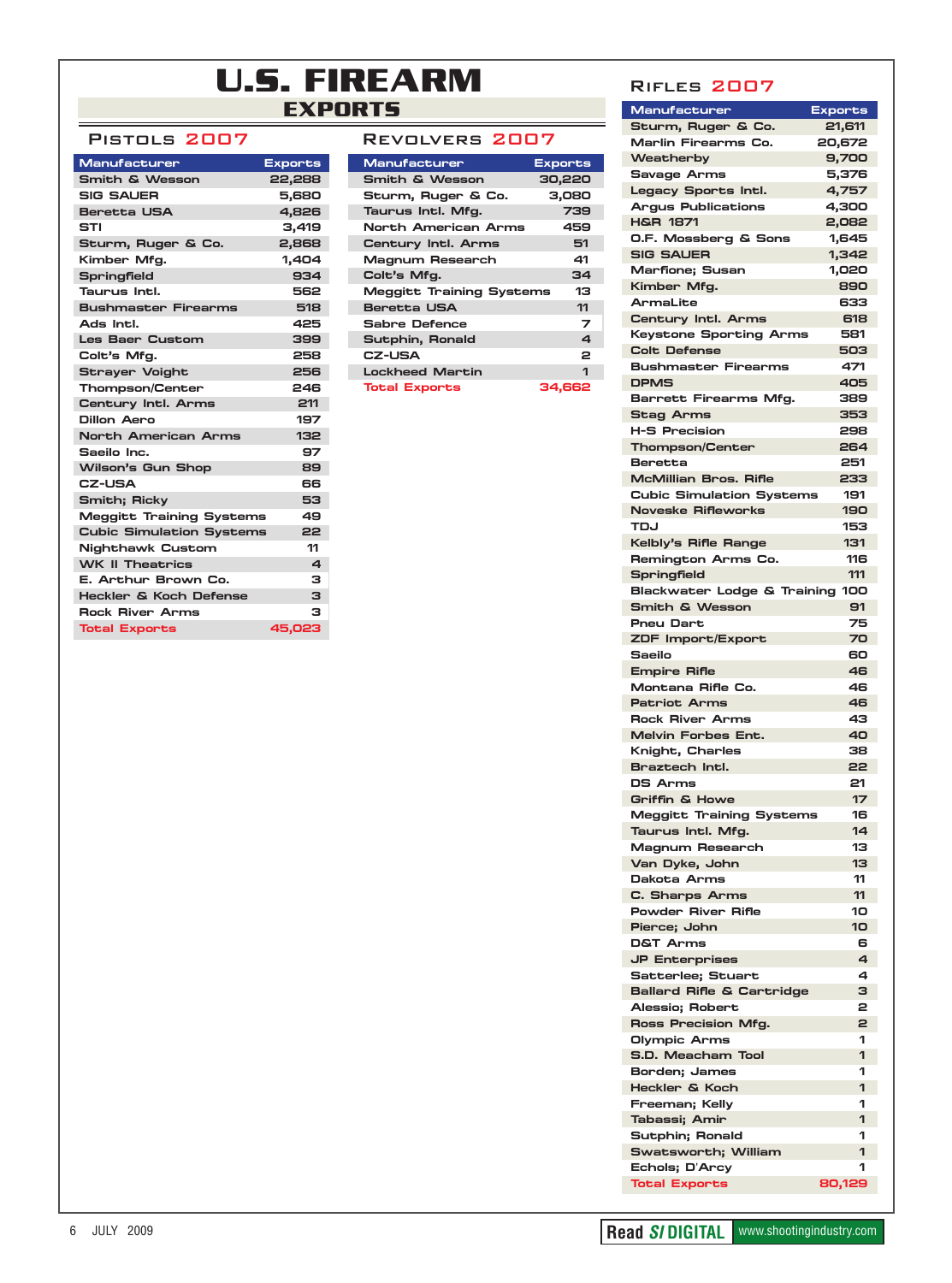# **FIREARM IMPORTS**

# **HANDGUNS BY COUNTRY** 2007 & 2008

| Country               | 2007    | 2008             | Country        | 2007            | 2008      |
|-----------------------|---------|------------------|----------------|-----------------|-----------|
|                       |         |                  |                |                 |           |
| Argentina             | 67,632  | 66,882           | Norway         | 14              | 14        |
| Austria               | 347,188 | 368,910          | Philippines    | 19,139          | 21,097    |
| Belgium               | 14.673  | 11.871           | Poland         | 661             | 1,586     |
| <b>Brazil</b>         | 397,917 | 385,611          | Romania        | 4,491           | 8,935     |
| <b>Bulgaria</b>       |         | 1.347            | Russia         | 12,045          |           |
| Canada                | 13,654  | 14,516           | <b>Serbia</b>  | 200             | 6,756     |
| China                 |         | 8                | Slovakia       | 157             | 400       |
| Croatia               | 204,379 | 191,876          | Spain          | 524             | 176       |
| <b>Czech Republic</b> | 18,720  | 18,124           | Sweden         | 12 <sup>2</sup> |           |
| Germany               | 173,397 | 253,446          | Switzerland    | 3,004           | 681       |
| Hungary               | 15,343  | 66               | Turkey         | 7,272           | 7,345     |
| Israel                | 16,786  | 14,378           | <b>Ukraine</b> | 480             |           |
| ltaly                 | 68,060  | 79.206           | U.K.           | 814             | 13        |
| Luxembourg            |         | 132 <sub>2</sub> | Total          | 1,386,562       | 1,453,376 |

Import data is provided by the Foreign Trade Division of the U.S. Census Bureau. Category NESOI: "Not Elsewhere Specified Or Included," see pages 39 and 40.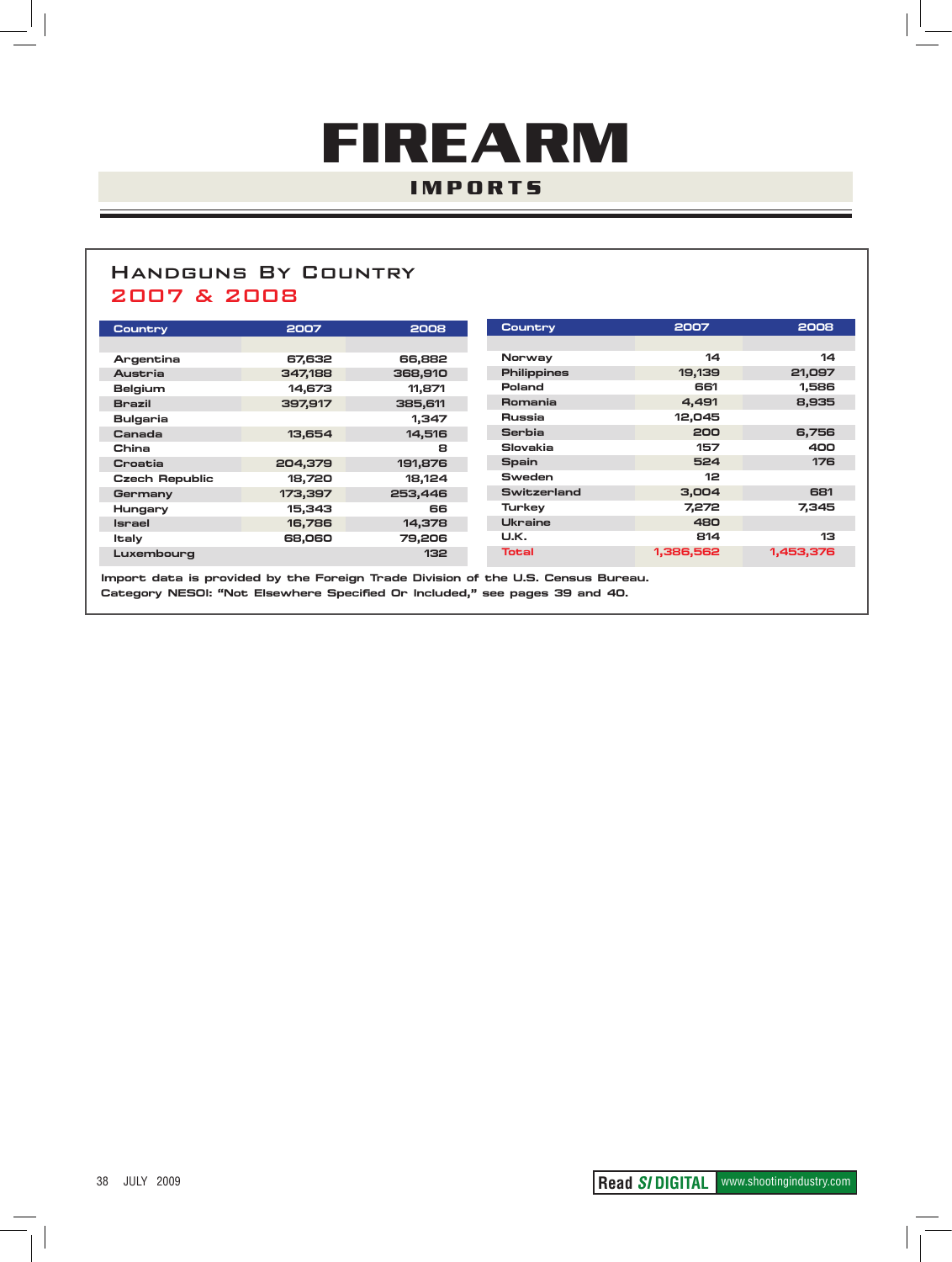# RIFLES BY COUNTRY 2007 & 2008

| Country            |        | <b>Semiauto</b> |        | <b>Bolt</b>  |              | <b>NESOI*</b> |                 | <b>Rimfire</b> |         | <b>Total</b> |  |
|--------------------|--------|-----------------|--------|--------------|--------------|---------------|-----------------|----------------|---------|--------------|--|
|                    | 2007   | 2008            | 2007   | 2008         | 2007         | 2008          | 2007            | 2008           | 2007    | 2008         |  |
| Australia          |        |                 | 353    |              |              |               |                 |                | 353     |              |  |
| Austria            |        | 69              | 1,385  | 1,193        | 210          | 175           |                 |                | 1,765   | 1,437        |  |
| Belgium            | 30,395 | 17,575          | 20     | $\mathbf{1}$ | $\mathbf{a}$ | 5             | 1               |                | 30,425  | 17,581       |  |
| <b>Brazil</b>      |        | 595             |        |              | 95,963       | 33,609        |                 | 68,345 84,377  | 164,308 | 118,581      |  |
| <b>Bulgaria</b>    |        | 320             | 951    |              | 5,066        | 5,471         |                 |                | 6,017   | 5,791        |  |
| Canada             |        |                 | 1,535  | 10           | 9            |               | 191,266 112,666 |                | 192,810 | 112,676      |  |
| Czech Rep.         |        | 2,121           |        |              | 732          | 1.790         | 15,865          | 11,144         | 25,952  | 15,055       |  |
| Denmark            |        |                 | 35     |              | 94           |               | 224             |                | 534     |              |  |
| <b>Finland</b>     |        |                 | 19,238 | 31,798       |              |               | 39              | $\mathbf{z}$   | 19.277  | 31,800       |  |
| France             | 1      |                 | 14     | 12           | 89           | 37            |                 |                | 120     | 49           |  |
| Germany            | 3,946  | 3,362           | 1,206  | 719          | 566          | 401           |                 | 5,754 27,009   | 11,747  | 31,491       |  |
| Hungary            |        |                 |        |              |              | 1,500         |                 |                |         | 1,500        |  |
| India              |        |                 | 1,401  |              |              |               |                 |                | 1.401   |              |  |
| <b>Italy</b>       | 1.231  | 350             | 2,068  | 1,348        | 14,419       | 11,666        | 2,508           | 1.343          | 20,242  | 14,707       |  |
| Japan              |        |                 | 30,030 | 49,122       | 14,868       | 16,088        | 7,250           | 10,038         | 52,148  | 75,248       |  |
| <b>Mexico</b>      |        |                 |        |              |              |               |                 | 1,000          |         | 1,000        |  |
| <b>Netherlands</b> |        |                 | 4      |              |              |               |                 |                | 4       |              |  |
| <b>New Zealand</b> |        |                 |        |              | $\mathbf{z}$ |               |                 |                | 2       |              |  |
| <b>Philippines</b> |        |                 |        |              |              |               | 1,030           | 400            | 1,030   | 400          |  |
| Portugal           |        | 3,790           |        |              |              | 1,150         |                 | 300            |         | 5,240        |  |
| Romania            | 37,183 | 56,704          |        | 500          |              |               |                 | 363            | 37,183  | 57,567       |  |
| Russia             |        | 115             | 2.168  | 11.483       | 20           | 10            | 9.492           | 8,512          | 11,680  | 20,120       |  |
| Serbia             | 3,009  |                 | 25     | 5            | 7,362        | 2.044         | 7,916           | 2,125          | 18,312  | 4,174        |  |
| Slovakia           |        |                 |        |              | 304          |               |                 |                | 304     |              |  |
| South Africa       |        |                 | 9      |              | $\mathbf{1}$ |               |                 |                | 10      |              |  |
| Spain              |        |                 | з      | 366          | 209          | 1,570         |                 |                | 221     | 1,936        |  |
| <b>Sweden</b>      |        |                 | 163    | 324          |              | 1,080         |                 |                | 182     | 1,404        |  |
| Switzerland        |        | 562             | 1,004  | 1            | 305          | 264           |                 |                | 1,512   | 827          |  |
| <b>Turkey</b>      |        |                 |        |              |              |               |                 | 149            |         | 149          |  |
| Ukraine            |        |                 | 6,500  |              |              |               |                 |                | 6,500   |              |  |
| U.K.               | 16     |                 | 6,891  | 277          | 2.706        | 5.784         | 187             | 4              | 11.624  | 6.065        |  |
| Total              | 75,781 | 85,563          | 74,653 | 97,159       | 142,934      | 82,644        | 309,877259,432  |                | 615,663 | 524,798      |  |